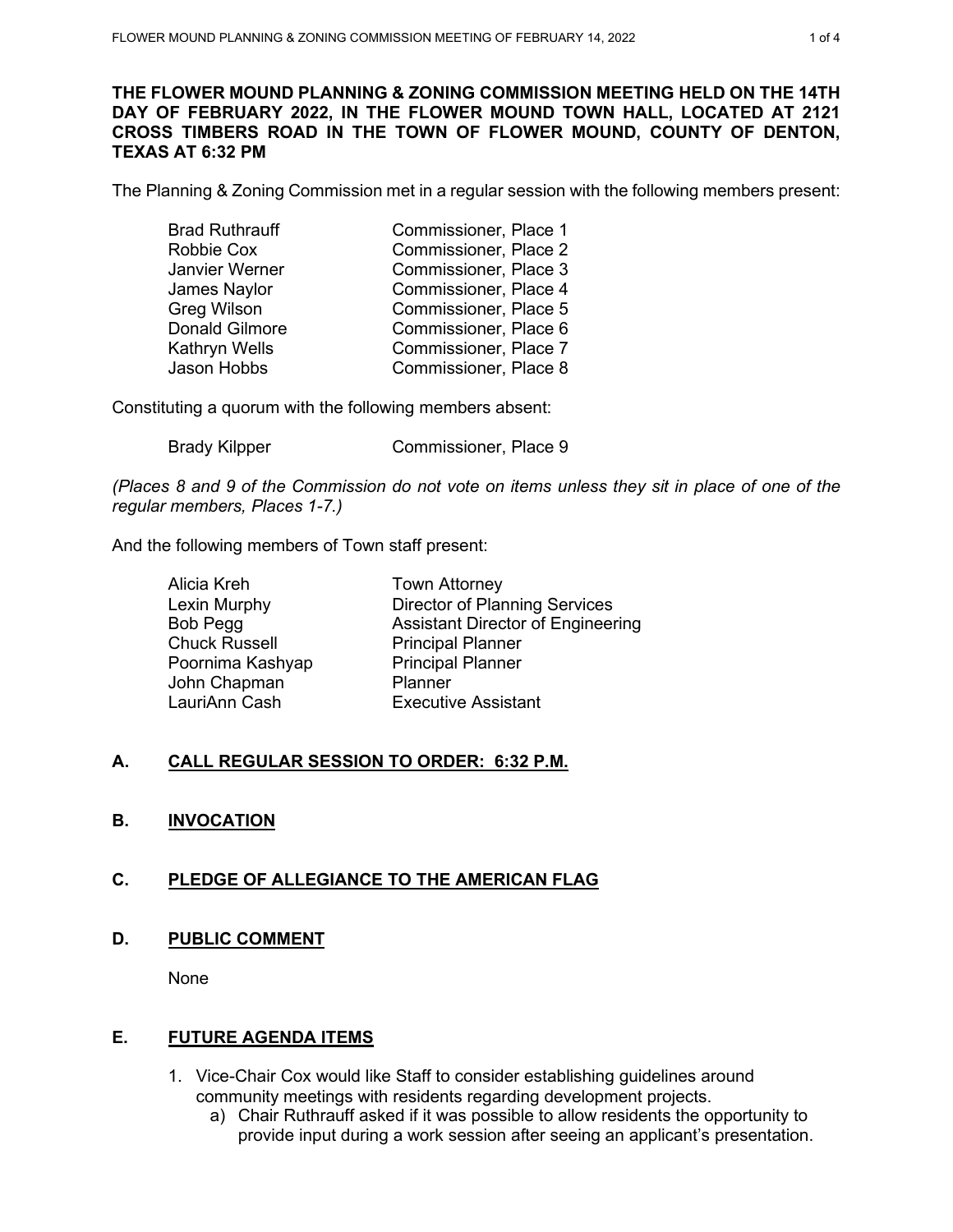- b) Staff claimed that while the current guidelines do not provide for that, they could potentially be changed as long as the Town is within legal parameters.
- c) Lexin Murphy, Director of Planning Services, said that Staff would research, gather information, and develop a presentation for a future agenda item.

## **F. DIRECTOR'S REPORT**

1. New Online Resources

## **G. CONSENT ITEMS**

- 1. Minutes of January 24, 2022: Consider approval of the minutes of the January 24, 2022, Planning and Zoning Commission Regular Session.
- 2. RP20-0010 Lakeside Village Phase I: Consider a request for a Replat (RP20-0010 – Lakeside Village Phase I) to create a non-residential subdivision. The property is generally located south of Lakeside Village Parkway and east of Sunset Boulevard.

#### **Commission Deliberation**

Commissioner Naylor moved to approve Consent Items 1 and 2. Commissioner Wilson seconded the motion.

### **VOTE ON THE MOTION**

- **AYES: Werner, Naylor, Wilson, Cox, Gilmore, Wells**
- **NAYS: None**

**The motion to approve passed by a vote of 6 to 0.** 

#### **H. REGULAR ITEMS**

**3. Public Hearing to consider an ordinance amending the zoning (ZPD18-0014 – Silveron Park) from Planned Development District No. 31 (PD-31) with Campus Commercial District (CC) uses to Planned Development District No. 171 (PD-171) with Campus Commercial District (CC) and multi-family uses, and with certain waivers, exceptions and modifications to the Code of Ordinances. The property is generally located south of International Parkway and east of Lakeside Village Boulevard.** 

#### **Staff Presentation**

Chuck Russell, Principal Planner

#### **Applicant Presentation**

Randi Rivera, McAdams Taylor Field, Thompson Realty Capital

#### **Spoke In Favor:**

None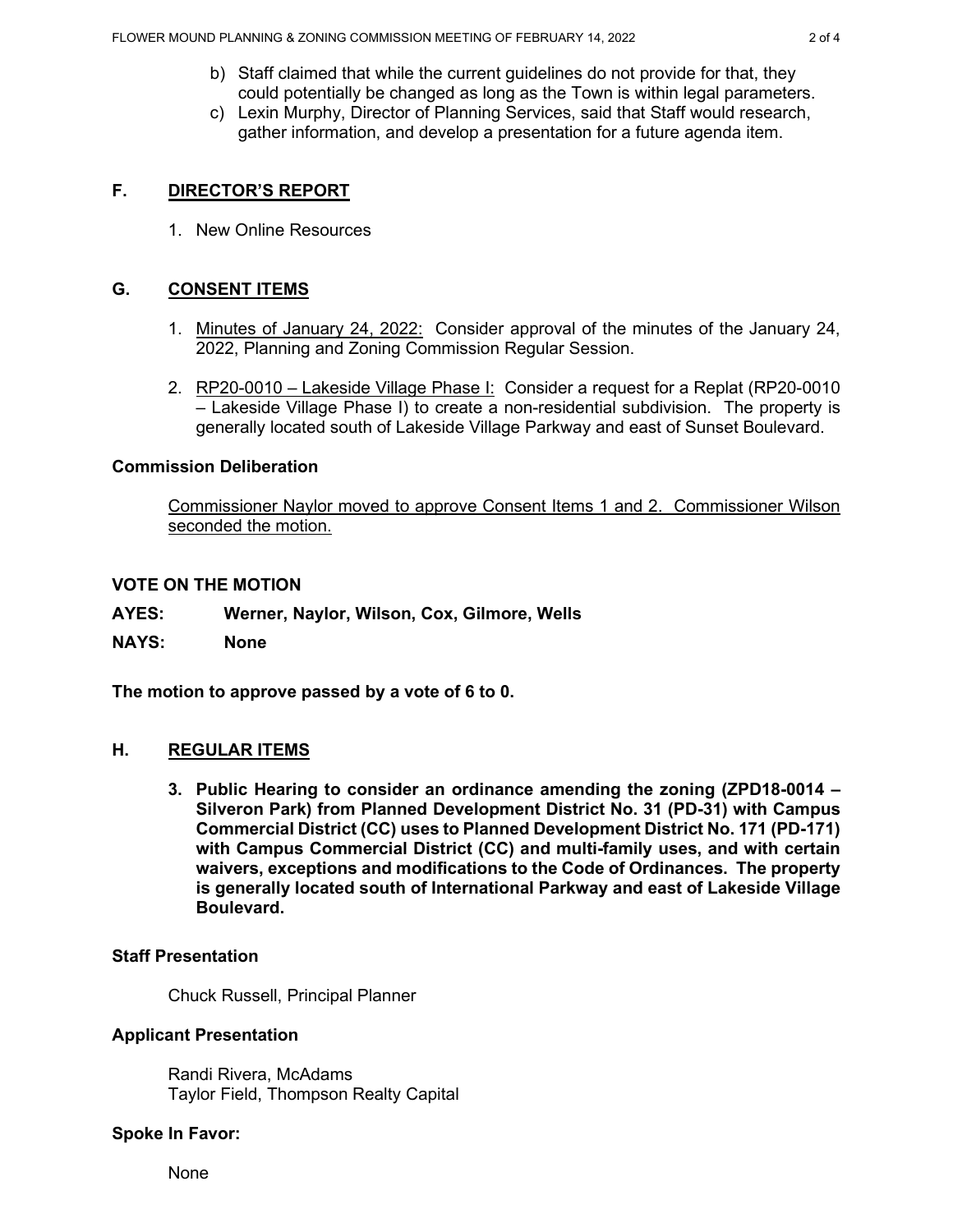### **Spoke In Opposition:**

None

### **Commission Deliberation**

Commissioner Gilmore moved to recommend approval of ZPD18-0014 – Silveron Park PD-171. Commissioner Naylor seconded the motion.

### **VOTE ON THE MOTION**

**AYES: Wells, Gilmore, Cox, Wilson, Naylor, Werner**

**NAYS: None**

**The motion to recommend approval passed by a vote of 6 to 0.** 

**4. Public Hearing to consider an ordinance for rezoning (ZPD21-0011 – Townlake Phase Five & Six) from Agricultural District (A) to Planned Development No. 187 (PD-187) for a cluster development with certain modifications and exceptions to the Code of Ordinances. The property is generally located south of Cross Timbers Road and east of Scenic Drive.** 

*Commissioner Gilmore recused himself from the Council Chambers at 8:29 p.m. Prior to the meeting, an Affidavit of Conflict of Interest was signed by Commissioner Gilmore and notarized by Town Staff.*

#### **Staff Presentation**

Poornima Kashyap, Principal Planner

#### **Applicant Presentation**

Mike Boswell, Toll Brothers

#### **Spoke In Favor:**

None

#### **Spoke In Opposition:**

None

## **Donated Time:**

W. Scott Langley, 800 Carter Court (time to Caroline Bumgarner) Stacey Langley, 800 Carter Court (time to Caroline Bumgarner) Todd Baird, 5370 Kensington Court (time to Caroline Bumgarner) Lori Baird, 5370 Kensington Court (time to Caroline Bumgarner) Susanne Gilmore, 5300 Kensington Court (time to Caroline Bumgarner)

## **Questions of Informational Nature or Concerns**

Caroline Bumgarner, 5150 Kensington Court